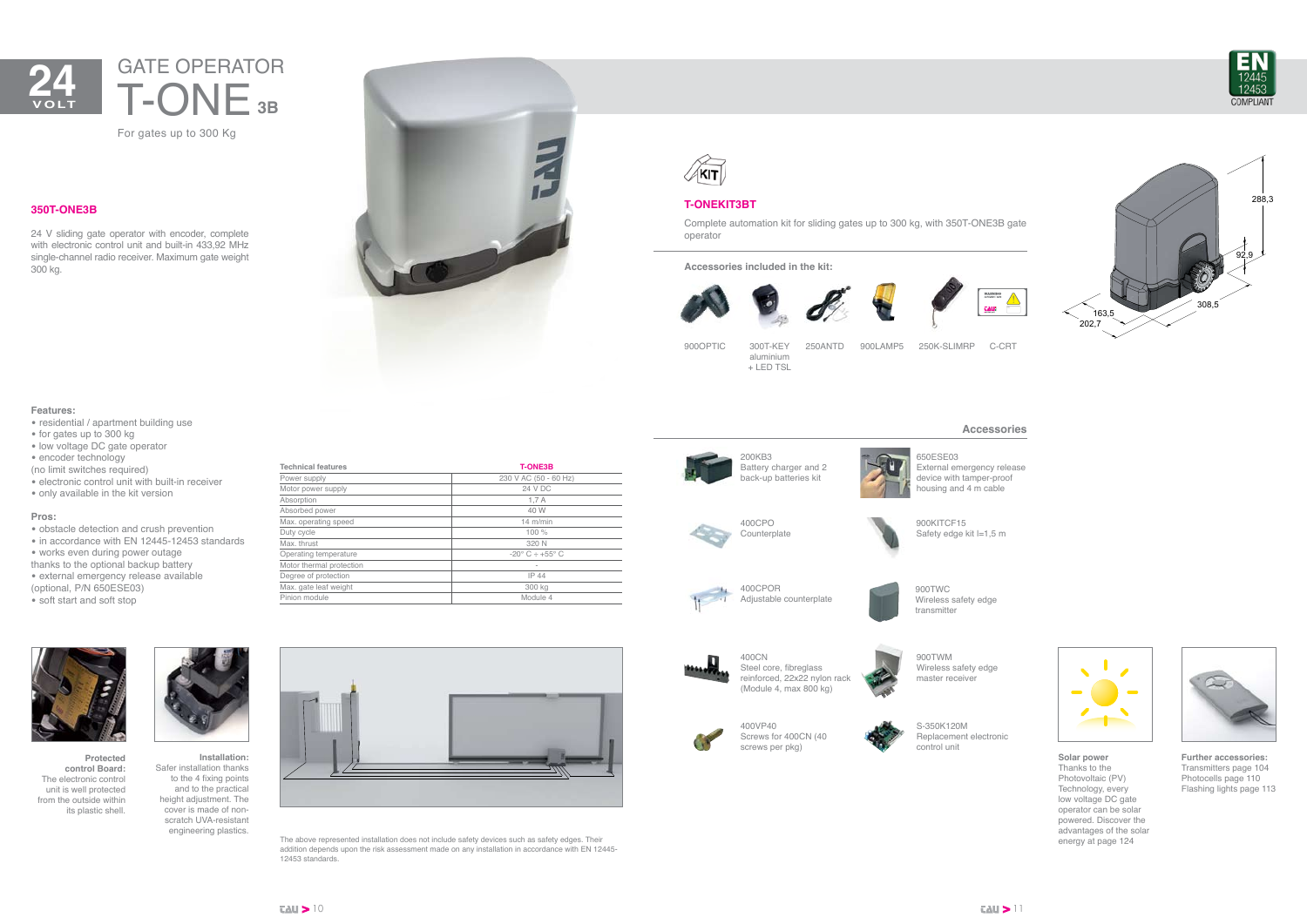

FU.







650ESE03 External emergency release device with tamper-proof housing and 4 m cable



900KITCF15 Safety edge kit l=1,5 m.



Steel core, fibreglass reinforced, 22x22 nylon rack (Module 4, max 800 kg)



S-350K125M00 Replacement electronic control unit

900TWC Wireless safety edge transmitter

900TWM

Wireless safety edge



master receiver

# **T-ONEKIT5BT**

Complete automation kit for sliding gates up to 500 kg, with 350T-ONE5B gate operator

**Accessories included in the kit:**





900OPTIC 300T-KEY

aluminium + LED TSL

250ANTD 900LAMP4 250K-SLIMRP C-CRT

## **350T-ONE5B**

12 V sliding gate operator with encoder, complete with electronic control unit and built-in 433,92 MHz radio receiver. Maximum gate weight 500 kg





- residential / apartment building use
- for gates up to 500 kg
- low voltage DC gate operator
- optical encoder technology
- (no limit switches required)
- electronic control unit with built-in
- two-channel receiver
- built-in battery charger

### **Pros:**

- obstacle detection and crush prevention
- in accordance with EN 12445-12453 standards
- works even during power outage thanks to the optional backup battery
- 35% faster than the 230 V version • intensive use, ideal for use on apartment
- buildings and public entrances
- external emergency release available (optional, P/N 650ESE03)
- soft start and soft stop

# For gates up to 500 Kg **5B** GATE OPERATOR T-ONE



**Protected control board:** The electronic control unit is well protected from the outside within its plastic shell



**Installation:**  Safer installation thanks to the 4 fixing points and to the practical height adjustment. The cover is made of nonscratch UVA-resistant engineering plastics.

The above represented installation does not include safety devices such as safety edges. Their



addition depends upon the risk assessment made on any installation in accordance with EN 12445-



12453 standards.





| <b>Technical features</b> | <b>T-ONE5B</b>                |  |
|---------------------------|-------------------------------|--|
| Power supply              | 230 V AC (50 - 60 Hz)         |  |
| Motor power supply        | 18 V DC                       |  |
| Absorption                | 0,85A                         |  |
| Absorbed power            | 16 W                          |  |
| Max. operating speed      | $14$ m/min                    |  |
| Duty cycle                | 100 %                         |  |
| Max. thrust               | 980 N                         |  |
| Operating temperature     | $-20^{\circ}$ C $\div$ +55° C |  |
| Motor thermal protection  | ۰                             |  |
| Degree of protection      | IP 44                         |  |
| Max. gate leaf weight     | 500 kg                        |  |
| Pinion module             | Module 4                      |  |
|                           |                               |  |

**Further accessories:** Transmitters page 104 Photocells page 110 Flashing lights page 113

**Solar power** Thanks to the Photovoltaic (PV) Technology, every low voltage DC gate operator can be solar powered. Discover the advantages of the solar energy at page 124



## **Accessories**